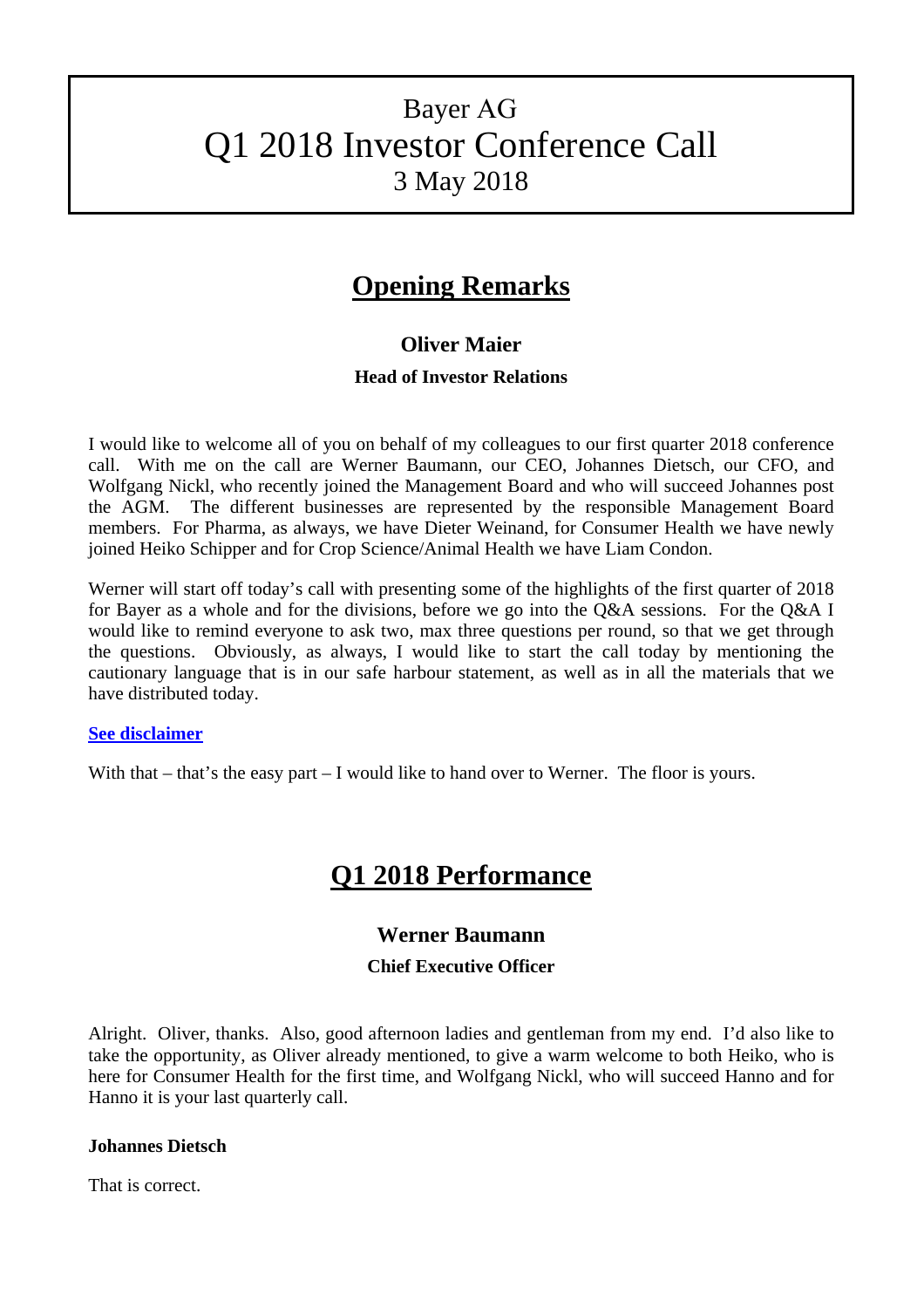#### **Werner Baumann**

Before you are going to retire. With that, actually, it is going to be a good call and it is a reasonable quarter I think operationally. So that gets me into our performance for the first quarter. I think if you look at the reported, it's really masked by the significant FX impact, both on top and bottom line. The underlying looks quite a bit better. We have seen operational growth on a group level of about 2% and also our earnings, which came in at about 2.9 billion, were just about 5% below prior year and that is approx. the FX impact we have seen at group level of 160 million for the quarter. That will continue to be a theme for the remainder of the year based on where currencies are at this point in time. Core earnings per share in the first quarter were almost level with prior year, despite the currency impact, at about  $\epsilon$ 2.28 per share.

Before we move into further financial performance though, on a divisional basis let me touch on where we stand with the intended acquisition of Monsanto. First of all, quarter one was another quarter where we made significant progress with our merger preparations and also on the regulatory front, and by the way also on the financing of Monsanto. Let me start with the regulatory side of this project. We received the conditional approval for the planned acquisition of Monsanto by the European Commission on 21 March 2018. We have also received a number of additional clearances, most notably Russia, which took quite a while, Brazil and China and with that by now we have obtained two-thirds of the approvals needed, with another just about 10 to come. As recent as early this week, the EU also issued their assessment of BASF and the BASF portfolio to be okay from an antitrust perspective with the intended acquisitions that we are going to divest to BASF.

On a financing side on the equity side, we signed an agreement with Temasek to subscribe 31 million new shares, which equates to about 3 billion in fresh equity. It is, of course, totally clear that we are going to take that additional equity injection, which was issued at market into account when sizing the final rights issue that is still to come.

We continue to work with the remaining authorities in order to close the Monsanto transaction, as also guided in prior calls, by quarter two, so I can tell you and assure you that we remain fully on track. We are confident that we are going to close this transaction with the remaining weeks of the second quarter and constructions we entertained with the remaining regulatory agencies are very constructive. In terms of update on the deal metrics, we will give you some updates to the extent that we can at the time of closing, so you shouldn't expect any news on that front during the call today.

BASF is going to be the sole outlet for all antitrust divestitures by and large. We signed the first pre-emptive, if you want, deal with them on 13 October 2017 already, which had an overall volume of about  $\epsilon$ 5.9 billion in proceeds. We will, on top of the scope of the divestitures at that point in time, divest our entire vegetable seeds business, our R&D platform for hybrid wheat, the remaining canola business, a number of research projects for non-selective herbicides, our digital farming business and some additional activities in the area of seeds treatment for an overall additional consideration of  $\bigoplus$ .7 billion, so that totals  $\bigoplus$ .6 billion for the entire divestiture. If you look at the sales volume that is going to BASF with all of these assets it equates to  $\epsilon$ 2.2 billion, if you look at the 2017 top line these businesses had. The entire transaction also with BASF is of course is still subject to some regulatory approvals and of course the final acquisition and the clearance of the final acquisition of Monsanto by Bayer. Up until then we will of course continue to operate these businesses that will later on be divested to BASF.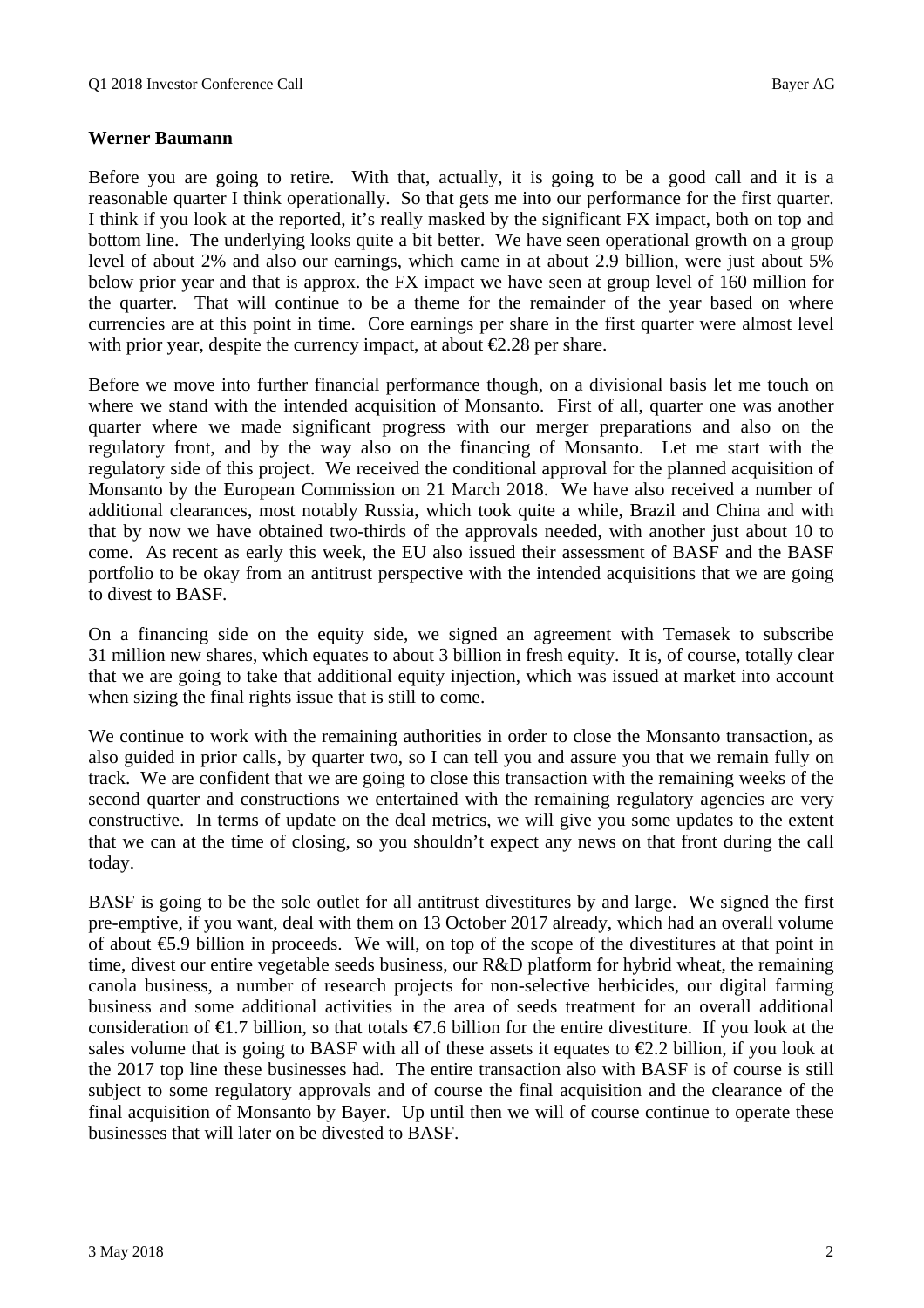With that, let me come to the divisional highlights of the quarter and I'd like to start with Pharma. Pharma operational growth totalled about 3% for the first quarter. We mentioned in prior calls that we have a baseline effect for the first half of the year due to the fact that at the time also in 2017 we still had a normal order pattern of CSL for recombinant factor VIII. If you adjust for the CSL effect, we would have grown by about 5% in our underlying.

As in prior quarters, the main growth drivers were yet again out key growth products and those continue with very, very solid and healthy growth dynamics. If you look at that section of our business growth, overall for our key growth products it was about 14% in the quarter. Xarelto with plus 13%, which also led to an upgrading of our full year guidance, and Eylea almost 20% with 19%. You see that the growth dynamics of those key products remain solidly intact. We also reiterate our target to achieve a combined sales of our key growth products of towards €7 billion in 2018.

Adjusted EBITDA in Pharma was down by about 6% in the first quarter, mainly driven by FX of about 70 million and there's a small remainder that is explained by higher COGS – higher R&D investments and slightly higher marketing and sales expenses. That also contributed. On the FDA warning letter and the impact that we indicated to be around 300 million for full year, that remains unchanged. For the first quarter the impact we've seen was, however, relatively limited, so the remainder of the majority of that impact is still to come in the remaining quarters of 2018.

There's also a few updates and news on the pipeline in the first quarter. First of all, the date of the ALTAIR study with Eylea demonstrated that injection appointments at an interval of about 12 weeks or more are feasible and possible and we've submitted this data to EMA for the corresponding label update. We also received the first approval for Eylea in China for the treatment of DME. We completed the rolling submission of the New Drug Application in the US for Larotrectinib. That's the Loxo compound we in-licensed for the treatment of TRK fusion cancers and expect approval in the later part of the year.

With that, let me come to Crop Science. Crop Science sales came in just about level with 2017, which was a very, very strong comparator quarter. Adjusted EBITDA was down 7% year over year, again to a large extent driven by negative FX of about 44 million and somewhat higher costs of goods. Adjusted for the currency impact, EBITDA was down by three percentage points. The adjusted EBITDA margin, however, was up by 70 basis points to 36.4% in the first quarter, which showed a very strong focus on cost management, despite the fact that overall sales did not grow.

Europe, Middle-East and Africa showed a declining top line, with about a 9% reduction to €1.3 billion in the quarter. The reduction in sales affected fungicides, herbicides and vegetable seeds. To a large extent it was actually driven by the still relatively cold weather in Europe and with that the late start of the planting season. We also had an impact in France in our fungicides business, where the regulatory environment and some political and regulatory uncertainty as far as the French market is concerned actually were detrimental to our top line development.

In Latin America we saw sales progress by 5% for the first quarter and it was very much driven by a very, very strong quarter in Brazil. That was partially offset by the decline in Argentina due to the very, very dry weather conditions. We're also happy to report that inventory levels in Brazil are back to totally normal. As a matter of fact, we are somewhat ahead of our inventory targets in Brazil by the end of the quarter.

Let me now come to Consumer Health. As already indicated in our full year guidance for 2018, we expect another challenging year for the Consumer Health business and you also see that clearly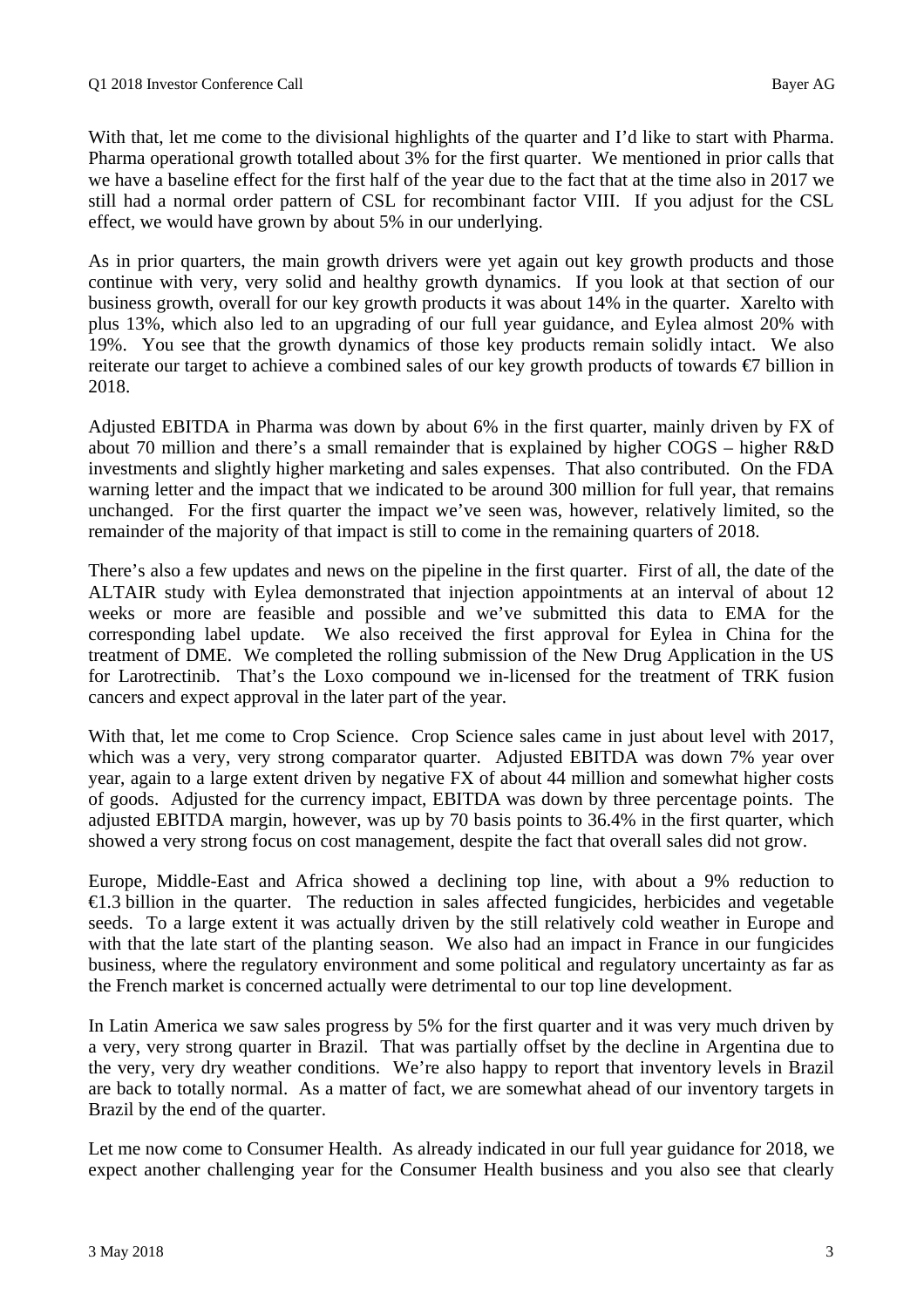reflected in the first quarter. The first quarter shows the impact of the behind the counter decision of the Chinese regulatory agencies for Kang Wang and Pi Kang Wang. These are the two most important products we have in China. And that led to a significant impact on top line development – around 170 basis points. Adjusted for it, we would have been pretty much steady state compared to prior year quarter one. That adjustment in China, of course, also has its impact on the regional performance with a 12% top line decline in the underlying in Asia-Pacific. Adjusting for that, China's underlying growth remains actually solidly positive with double digit growth.

We also have temporary supply interruptions at our Leverkusen site that impacted our Consumer Health business, which accounted for about 70 basis points of the Consumer Health growth. And that was very much visible if you go down to a product by product perspective in Canesten and that will also continue to be the case for the remainder of the year, most predominantly in the first half. Alka-Seltzer Plus had a very weak performance with minus almost 15%, despite a relatively strong cough and cold season. We are, let's say, a relatively small number three player in the category and we also lost some distribution to some delistings in the US. Bepanthen continues to perform very well, as does Aspirin and also Elevit, which all showed very, very strong positive sales momentum. North America on the other side remained in negative territory; with Latin America being on the other side positive in its growth momentum in quarter one.

All of these effects did have its impact on the bottom line, which receded by about 20% in the quarter. There's a number of things that need to be taken into consideration here. First of all, in quarter one 2017 we had a number of non-recurring income items from tail end divestments of about €34 million, which is a large chunk of that reduction year over year. Then we had another of about 11% year over year in the comparison that is related to negative FX impact. If you look at that the quarter from an underlying earnings performance is actually not that bad also in terms of profile. On a positive note, we saw favourable cost of goods development. That was very much driven by lower right-offs and on a true like for like basis the adjusted EBITDA margin was around 22% in the first quarter 2018.

With that, let me move to group guidance. That is also my last slide before we start the O&A. To cut a long story short, the underlying guidance for all of our divisions will remain unchanged. The compounding effects of negative FX do, however, require a small adjustment, which is purely FX driven for our top line, where we now expect a low single digit decline to a sales number below 35 billion for the year. And it also has its bearing on our bottom line – on our adjusted EBITDA, where we expect a long single digit decline as well based on the currencies as of 31 March, so at the end of the quarter.

Taking account – into account these exchange rates we expect again a not insignificant effect on our top and bottom line for the remainder of the year, which is appropriately reflected in our guidance. On a core EPS level we confirm our existing guidance, actually even including the additional Temasek shares, so the 31 million that are increasing our share count going forward. We expect core EPS to be just about at prior year level.

Before concluding my remarks, I will say that we are quite happy with the first quarter and we are charged – now supercharged – for the remaining quarters of the year and we are looking forward to both a good underling performance for the next quarters and of course the conclusion of the acquisition of Monsanto within this running quarter. And with that, I hand it back to Oliver.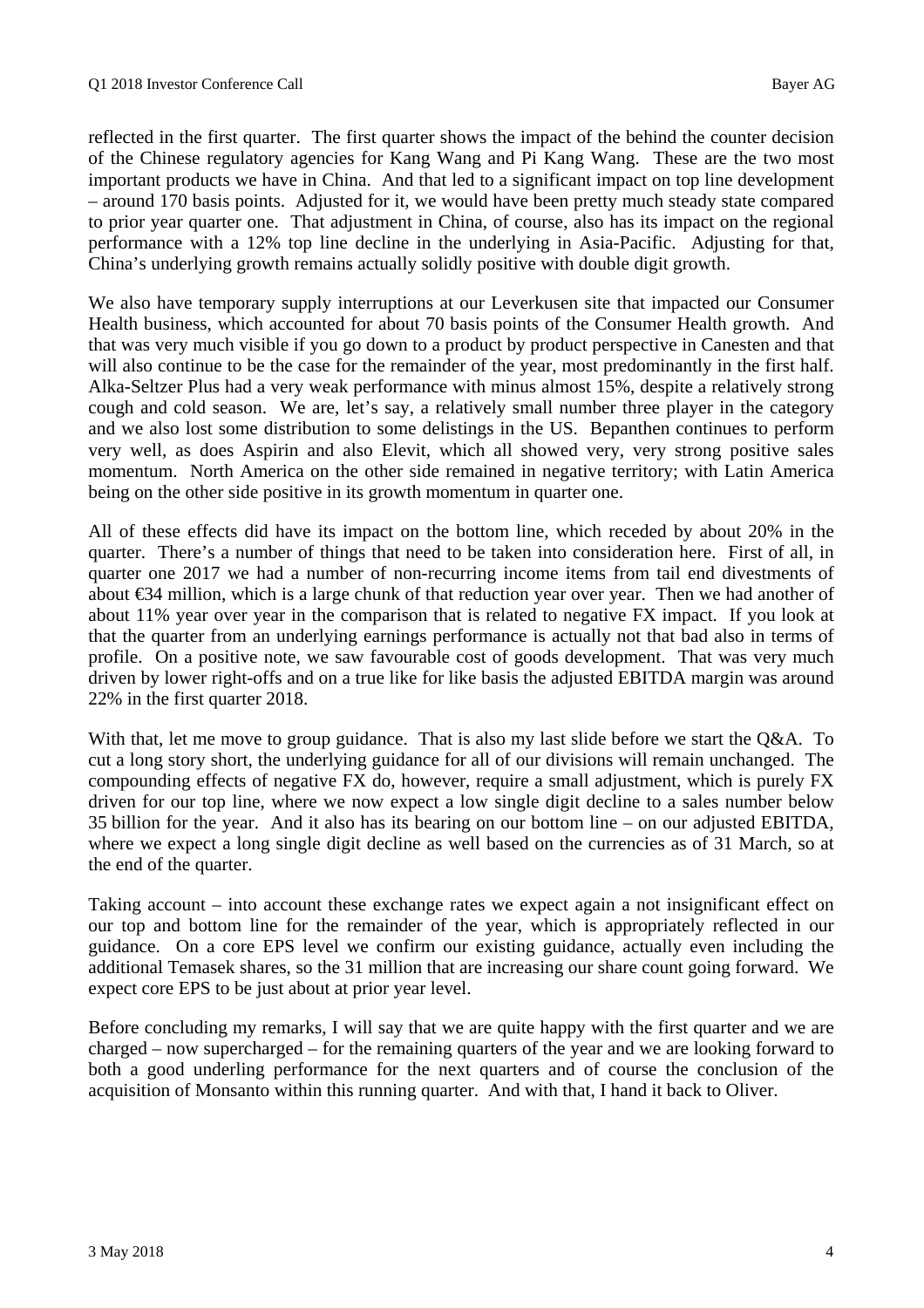# **Questions &Answers**

#### **Oliver Maier**

Great. Thank you very much, Werner. Thanks for the update – much appreciated. I think, Sherry, we are ready to open up for the Q&A session.

#### **Sachin Jain, Bank of America Merrill Lynch**

Hi. It's Sachin Jain from Bank of America. Thanks for taking my questions – three if I could. Firstly, regarding Monsanto, I think there's some comments on the wires this morning, Werner, around any further new divestments being small. Can I infer that that is the remaining topic of discussion with the DoJ and any colour on what those new divestments may be? Secondly, on the rights issue, you have previously given us some colour as to how to think about the size of that, given various factors you've outlined before, but the market seems to have worked its way down post Temasek to a rights issue size of mid-single digit billions. Any comment on that and does the size of that change your view on an accelerated book build versus rights issue? The final question is for Heiko on the consumer business. I know you've only recently started, but any new perspectives on the business? I wonder if you could refresh us with your views on the previously discussed turnaround plan and your confidence in that. Thank you.

#### **Werner Baumann**

Alright. Thanks Sachin. Let me briefly touch on your first question before Hanno will answer the question on the rights issue and then Heiko will share his perspective on Consumer Health. What I said this morning on Bloomberg is that we should be pretty much done with the divestiture scope, but of course we cannot pre-empt the regulatory decisions that we are still awaiting to be final. While we don't expect any major things coming out of it, we will have to wait for their final ruling. I cannot tell you whether there is anything that would come via our – where we are in terms of the scope of the divestitures. We don't expect anything major at all to be very clear on that, but again, we will not pre-empt the final regulatory decisions. That is not up to us. It was actually in that context that I answered that question. So with that, Hanno –

#### **Johannes Dietsch**

Thank you very much, Sachin. In September 2016 when we announced the merger agreement we mentioned 19 billion US dollar in the equity portion we finance, which was at that time  $\epsilon$ 17 billion. Out of that, we executed 4 billion in the mandatory convertible notes, another 3 billion now with Temasek, coming down to 10 billion. Since September 2016 we had a couple of events that will have an influence on the intended remaining financing. Number one is clearly the Covestro proceeds. And here we had realised extra proceeds, extra gains of roughly €4 billion with the various transactions we had since the beginning of last year. Those extra proceeds of  $\bigoplus$  billion will be taken into account when we calculate the final size of the rights issue, but there are certainly more factors to be taken into account, like the FX movements, the divestitures and also the question about hybrid bonds.

With regard to divestitures, I would like to mention that they are basically neutral in our rating model, because we, of course, receive proceeds from the sale, but on the other hand we are also losing cash flows, which will affect our rating KPIs. Contrary to what we intended to do one and a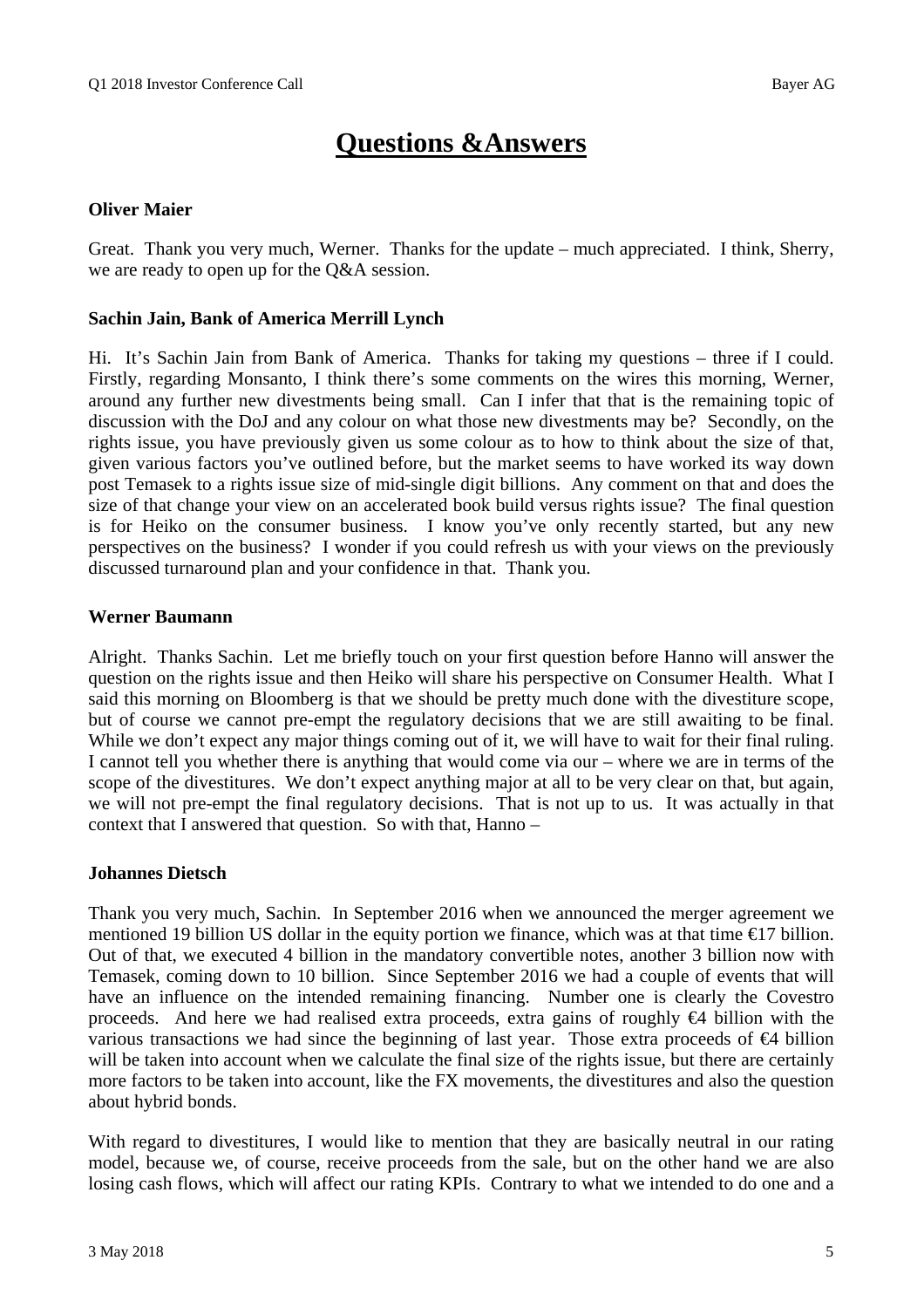half years ago, we will not issue hybrid bonds anymore and we will not be able to take those equity credits and hybrid bonds into equation. That will all play out once we will finalise the position on the remaining equity financing, with the intention to further optimise and of course at the end to minimise the equity portion, but on the other hand also to achieve a solid investment grade rating.

With regard to our Capital II that are issuance of shares without subscription rights, we are now fully booked with the capital authorisation we had from our shareholders. Therefore, the remaining portion need to come with a subscription rights issue.

#### **Werner Baumann**

Okay. Thanks Hanno. Heiko –

#### **Heiko Schipper**

Sachin, thank you for the question and let me first say it's a pleasure to meet all of you through this call and I'm sure we'll have a chance to connect in person in the future. As you know, I am eight weeks on the job, so as you will appreciate too early to really come with full conclusions, but let me share some of the first observations that I have on the business.

Firstly, when we look at the market – the consumer health market – I believe it remains extremely attractive. Growth is good and margins are healthy. If we look at the trends that we see in the market, I actually see that some of these are comparable to what we see in the larger consumer goods market, where traditional entry barriers, like distribution, building up new brands or manufacturing, have really come down, and consequently we see that there are many new players entering into this attractive category. This is especially true in less regulated markets, like the United States. And the growth is going mostly to these new entrants of the market, often enabled by digital technology and asset light models. The existing large players are figuring out how to win in this new reality.

If I look specifically at our Consumer Health business, I see a strong portfolio of brands and a very good geographic presence. In fact, we help lead healthier lives around the world with more than two billion servings sold every year, so a really good spread around the world. I've already had a chance to meet a lot of outstanding people in the organisation.

Needless to say, in the short-term I'm focusing on a couple of immediate challenges that are on my desk. The main one is the United States. As you saw in the quarter, it continues to be challenging performance there and it's too early to really conclude, but some of the categories are doing better than others, and therefore in some we have a bigger job to do than others to get back to our full potential there.

As Werner mentioned, we also had a few more one-off challenges I would say, although the supply situation will continue to impact the remainder of the year, and then the regulatory status in China had a significant drag with an almost 170 basis point impact on Q1. It's essential that we get this business back on track. These are our two most important products in China and we have now the Rx version of the product in Q1 shipping back into the market. We are still working on getting a reformulated OTC product back in the market.

At the same time, we are undergoing a more in-depth strategy review, really to really address the momentum behind the business in this attractive category and I expect to be able really to share details of this plan in the capital markets day that we have planned in the back half of the year.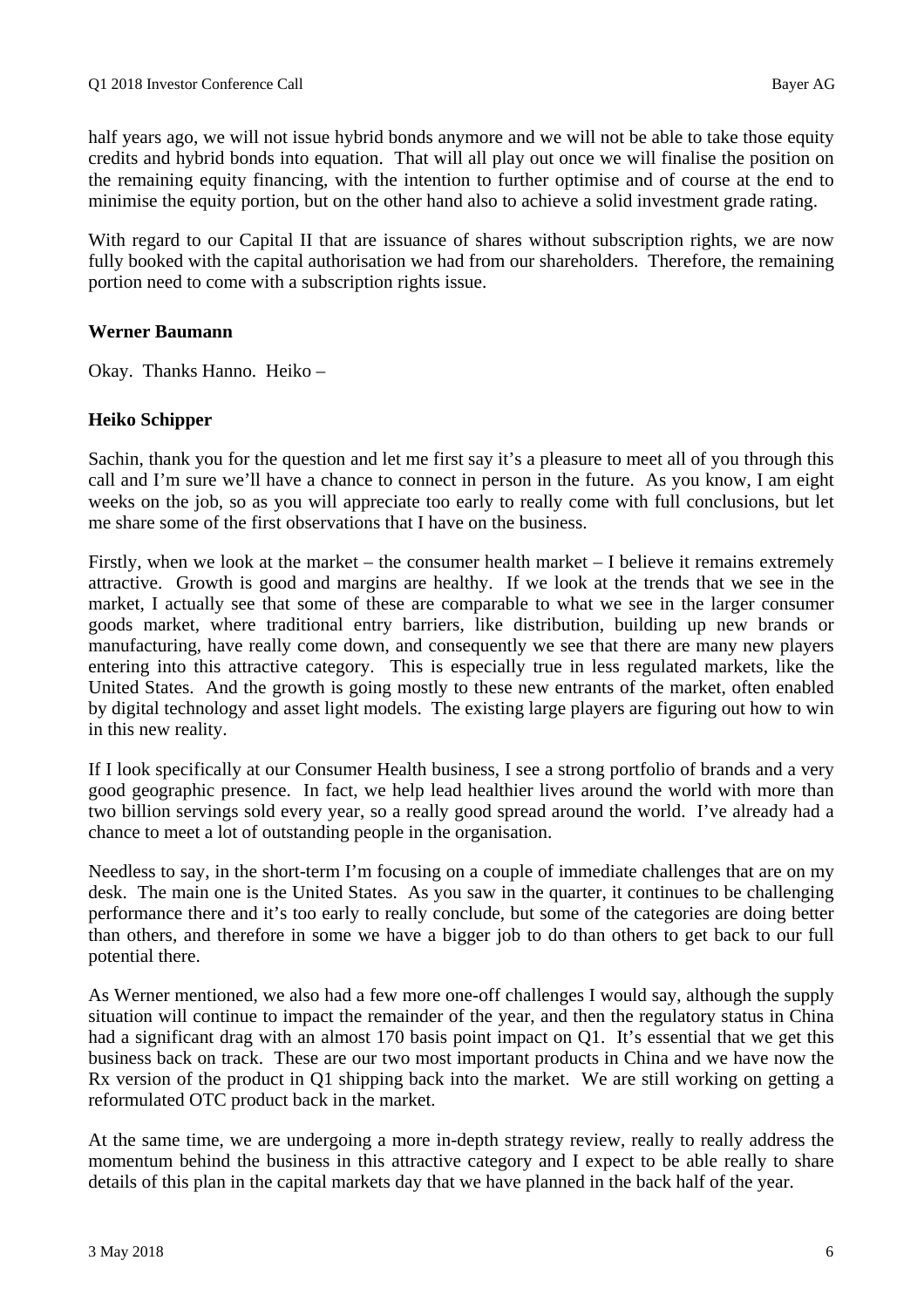## **Sachin Jain**

Thank you.

## **Richard Vosser, JP Morgan**

Hi. It's Richard Vosser from JP Morgan. Three questions please. Firstly on crop, you talked about the impact from the flow or delayed planting in the northern hemisphere, particularly Europe, in Crop Science. Could you talk about your thoughts of whether that can be made up in the second quarter? We are obviously at the beginning of May, so we have we got a few months or one month of the second quarter. So thoughts there would be great.

Second question – just going to Pharma, looking at the Xarelto performance there was some reacceleration in Q1 and obviously we're going to have a COMPASS launch in the second half of '18, which suggests even though you've raised your guidance it might still be a little conservative. Perhaps you could talk about the current trends you're seeing, when you expect the European COMPASS approval and how you see the speed of rollout of that indication, given the 2.5 mg dose is already approved. And then finally, back to Consumer and just thinking about the specific problems with the Alka-Seltzer brand competition, how should we think about this brand going forward and what can you do to turn it around? Thanks very much.

## **Werner Baumann**

Okay, Richard. So Liam is going to start and then followed by Dieter and Heiko.

#### **Liam Condon**

Thanks a lot, Richard. So, we've had a bigger impact in Western Europe. Eastern Europe was actually quite strong, and this impact has hit on the herbicide, fungicide and also on the vegetable seed business. We don't – we can't actually call right now whether we will lose a spray. It really depends on what happens now over the coming weeks. The only thing that I think is certain is that the spring cereal herbicide business is definitely lost, so that part that is relative to cereals and herbicide because we're too far into the season now. So a bit has gone.

Another part that is concerning is basically due to the drought in Argentina – possibly the most severe drought they've ever had and they've had quite a few droughts down there. This is having a huge impact on the overall market, but particularly on the herbicide market, which is by far the biggest market – the crop protection side – in Argentina. So there for sure there will be a significant impact that won't bounce back.

On the flipside, Brazil is doing better than we expected in Latin America, so overall we're seeing growth in Latin America driven by Brazil and that will overcompensate for whatever losses we have in Argentina. So we'll wait and see what happens now in Europe with the weather. It's a bit too early to make a call. We'll try our hardest to catch up.

## **Dieter Weinand**

Richard, thank you for your question. You are correct, we have continued good momentum with Xarelto, growing again globally 13% – ex US we actually grow 15% over the first quarter. That is driven particularly by our emerging market performance with 27%, particularly China, where you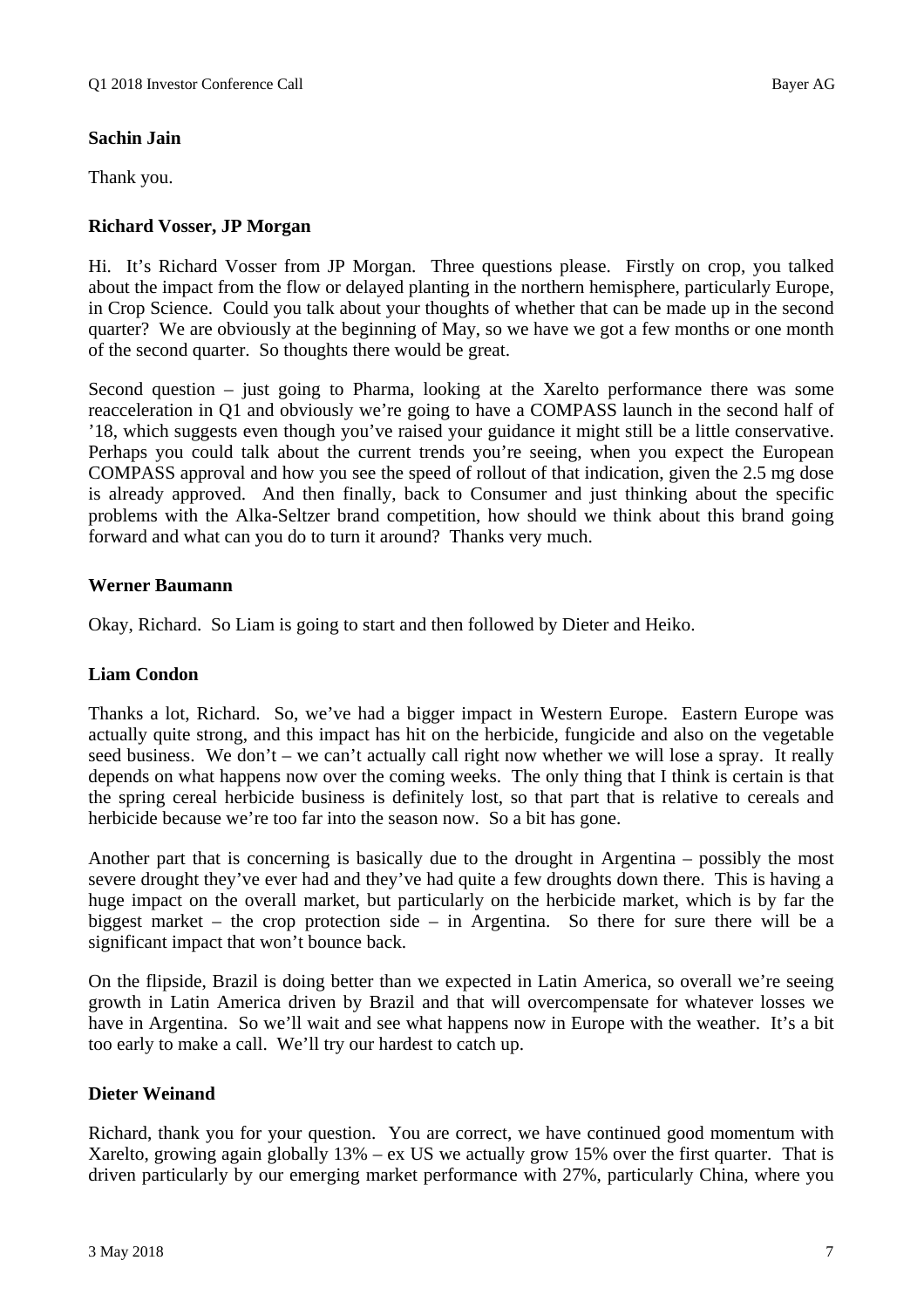know we got a national drug reimbursement listing. Last year we took a significant price decrease to the levels of European pricing and that has been more than compensated with volume gains for 40% growth. Overall, Germany – we have also turned that around with 14% growth in the first quarter again. So we have good traction with Xarelto.

You're aware that we have in a significant number of markets the 2.5 milligram tablet available, but we filed for a type two variation in Europe to include the new indication. The timing of that depends on regulatory reviews. We certainly would expect if everything goes positive – approval and launch this year – of the indication of PAD and CAD and we do consider that a good opportunity for continually growing the momentum overall. Internationally, we have been able to expand our market, overall market share in main markets, such as Germany or Japan as market leaders. So good momentum with good prospects I would say.

#### **Werner Baumann**

Okay. Thank you, Dieter. Heiko –

#### **Heiko Schipper**

Thank you for the question. So coming to Alka-Seltzer, first of all it's important that when we look at Alka-Seltzer we can basically split this brand into two parts. One is playing more in cough and cold and one is playing more in digestive. So the comments that Werner made were really – and it's roughly 50/50 between those two. If we look at the cough and cold piece of it – and that's obviously where I would say the disappointing numbers came – this is mainly the US market, where we are I would say a relatively small number three. The number one and number two have respectively about 20% and 15% share and we are at 5%. I would say we didn't enjoy most of the good season and ahead this season there were some losses of distribution and that's really what impacted the numbers. Nevertheless, I would say we do see that cough and cold is a very important segment to play in and I already see some interesting launches being planned in the second half, but being number three I think it's fair to say that we still have quite some work to do there to really feel that we have a real strategy to win. Some good first steps, but more work to be done.

#### **Werner Baumann**

Thank you, Heiko.

#### **Jo Walton, Credit Suisse**

Thank you. Jo Walton from Credit Suisse. My questions relate to the Pharma division. I wonder if you could give us a little more help on what the opportunity is for Eylea in China. You've obviously got an excellent distribution there and you say this is one of the first products in this category. So what could we see from that please? And on the Pharma side again, looking at Kogenate, I'm just wanting to probe a little further as to whether the decline that we're seeing is all related to the Helixate unbundling or whether there is an underlying deterioration. Grifols reported today a significant reduction in their factor VIII demand as patients were moving off to HEMLIBRA and as they saw higher competition in tendering. I wondered whether you could talk about what you felt the underlying position in your factor VII franchise was. And just finally on the OTC side, just checking up on Coppertone, which obviously had a good sell-in in the first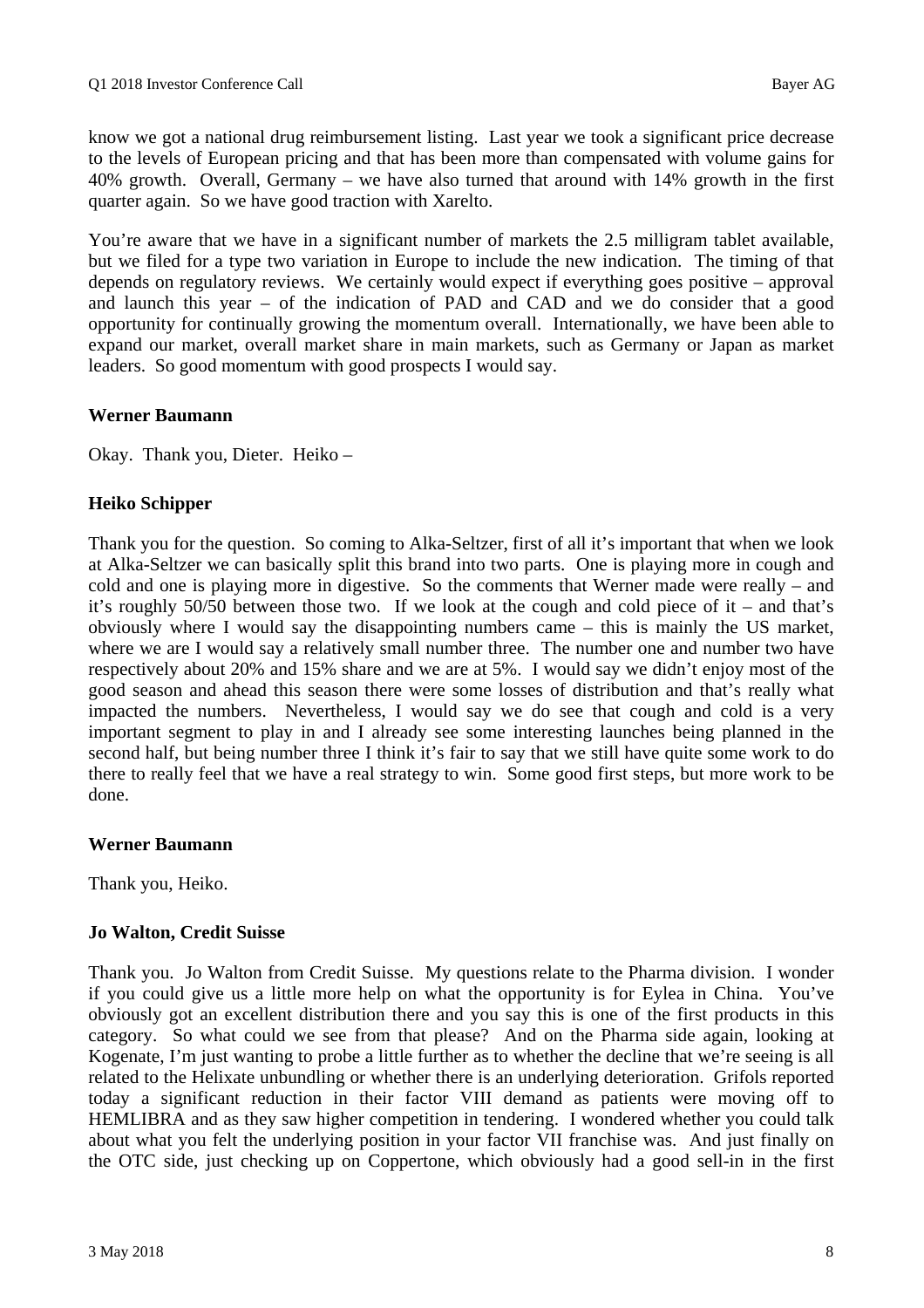quarter of last year and sales were broadly stable this year, has that brand turned the corner? Many thanks.

#### **Werner Baumann**

So Dieter first, followed by Heiko.

## **Dieter Weinand**

So I'll just mention Eylea China briefly. We got the DME indication approved in February of this year and, as you may know, a substantial number of patients are suffering from diabetes in China – over 100 million patients – so it's a fairly large indication. But we also know that DME is largely undiagnosed, so under-diagnosed and treatment without national reimbursement, therefore, is private paying only and that will take a while. Of course, we'd like to see a national reimbursement drug listing, but that will still take a while, so it is primarily a private market until we get the larger indication of wet AMD that is more frequently diagnosed and ultimately hopefully also national reimbursement. So it's a significant [inaudible] opportunity, but there are the commercial constraints that we have to work our way through in China as always. But it's a good opportunity going forward.

With haemophilia portfolio, I would say the following. Yes, if you exclude the Helixate impact for a moment there we grew 11% in the first quarter – a fairly strong performance, but you always have to recognise there's some phasing in Kogenate/Kovaltry orders. Having said that, we are making good progress with Kovaltry, our longer-acting factor VIII product, in the US and in Europe, particularly performing well in Germany. We are also converting Helixate patients – all Helixate patients have been converted. We captured probably half or more than half of those patients, so we're making progress on that front. We're looking forward for the Damoctocog alfa to be launched, hopefully this year.

As I have said repeatedly, let's wait for the data on HEMLIBRA and now – as I said, from an efficacy perspective these products are probably indistinguishable, and then it was down to familiar factor VIII mechanism, with the familiar tolerability and safety profile, where one knows about the potential of PEGylated products to develop PEG antibody versus rare but black box warning fatal thrombotic events with a new product and now also  $a$  – more important – also importantly, a neutralising antibody to the drug HEMLIBRA recently. So I think, as I always said, factor VIII will continue to be a significant player in the haemophilia market and we'll well positioned with Kogenate, our long acting Kovaltry, which continues to do well, and our upcoming launch of our once weekly Damoctocog alfa. So I feel fairly confident about the portfolio.

#### **Heiko Schipper**

On Coppertone, let me first remind everyone that quarter one represents roughly 11% of consumption for that category, so it will be premature to make conclusions based on quarter one performance. I think we really have to go through the season to see how the brand is performing. Nevertheless, a lot of work has been going on to restage this brand and I believe that our team is well prepared for the season, but let's revisit this question as we progress through the year.

#### **Jo Walton**

Thank you.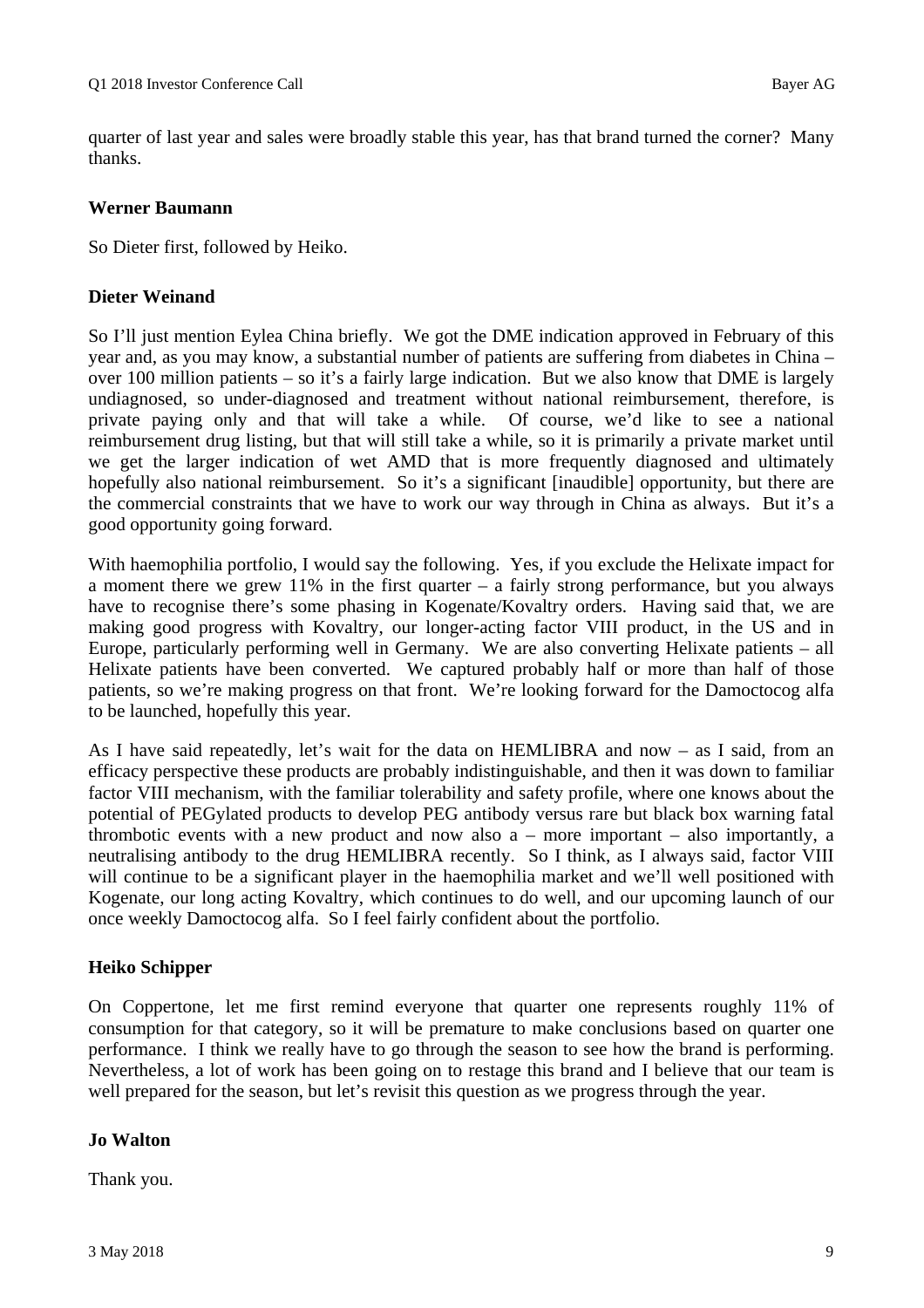## **Werner Baumann**

Okay. Thank you, Heiko.

## **Christian Faitz**

Good afternoon, gentlemen. Christian Faitz, KeplerCheuvreux. Three ag questions, if I may. First of all, you also mentioned in the call the substantial market decline in France in your fungicides business. Can you elucidate this a bit? And then related to the earlier question about the delayed season, how in your view is the channel inventory situation in western Europe at present – any visibility? And then third and final question, your Crop Science business overall underwent a nice margin increase, with adjusted EBITDA falling less than your top line. I would believe this is largely due to the measurements to cut costs. Can you confirm this and how sustainable are those cost cuts, assuming a steady state business for now ex Monsanto? Thanks.

#### **Werner Baumann**

Thanks, Christian.

## **Liam Condon**

Thanks a lot, Christian. Let me give you a bit of flavour on France. I would basically divide this into three separate issues that are impacting our business in France. I think it's important to know that France was last year our biggest country in Europe, so really important for us. We had sales of over 230 million in the first quarter last year and we dropped about 30% in the first quarter of this year, so a very, very significant impact. Three issues – one is regulatory. We have the neonic ban, so a complete neonic ban in France effective since 1 September 2018 and this of course meant that the products were phased out during 2018, so no sales in '18. The sales were made then in '17. Plus, the same issue with Basta, our glufosinate-ammonium, where the licence was withdrawn. So we have basically two regulatory impacts. The sum of those impacts from a sales point of view in 2017 was over 80 million, so that already gives you an indication of the size of the impact simply from a regulatory point of view. These are one time impacts specific to these products and specific to France. Apart from that, we had the same situation as everybody else in Western Europe with weak weather.

As a second topic and as a third topic, there is an ongoing discussion in France about possibly changing the distribution system and making changes to potentially separate logistics and promotion, and with that it's unclear how the incentivisation in the channel would work in the future and with that there's a hesitancy to order in the channel right now. So a multitude of aspects, some very specific to us, i.e. the neonics and Basta, which weigh heavily on our performance. And the others – I'd say same issues as for everybody else. So that's just to give you a bit of flavour around what's happening with France – a very significant impact that drags our entire European result down, but largely one time effects in here on the regulatory side.

On the channel inventories in Western Europe, I'd say slightly elevated, but not over a concerning degree yet because we still have possibilities now with the remainder of the season to have a healthy development in the market. So there's no alarm bells ringing in Western Europe yet, but it depends now just what happens for the rest of the season.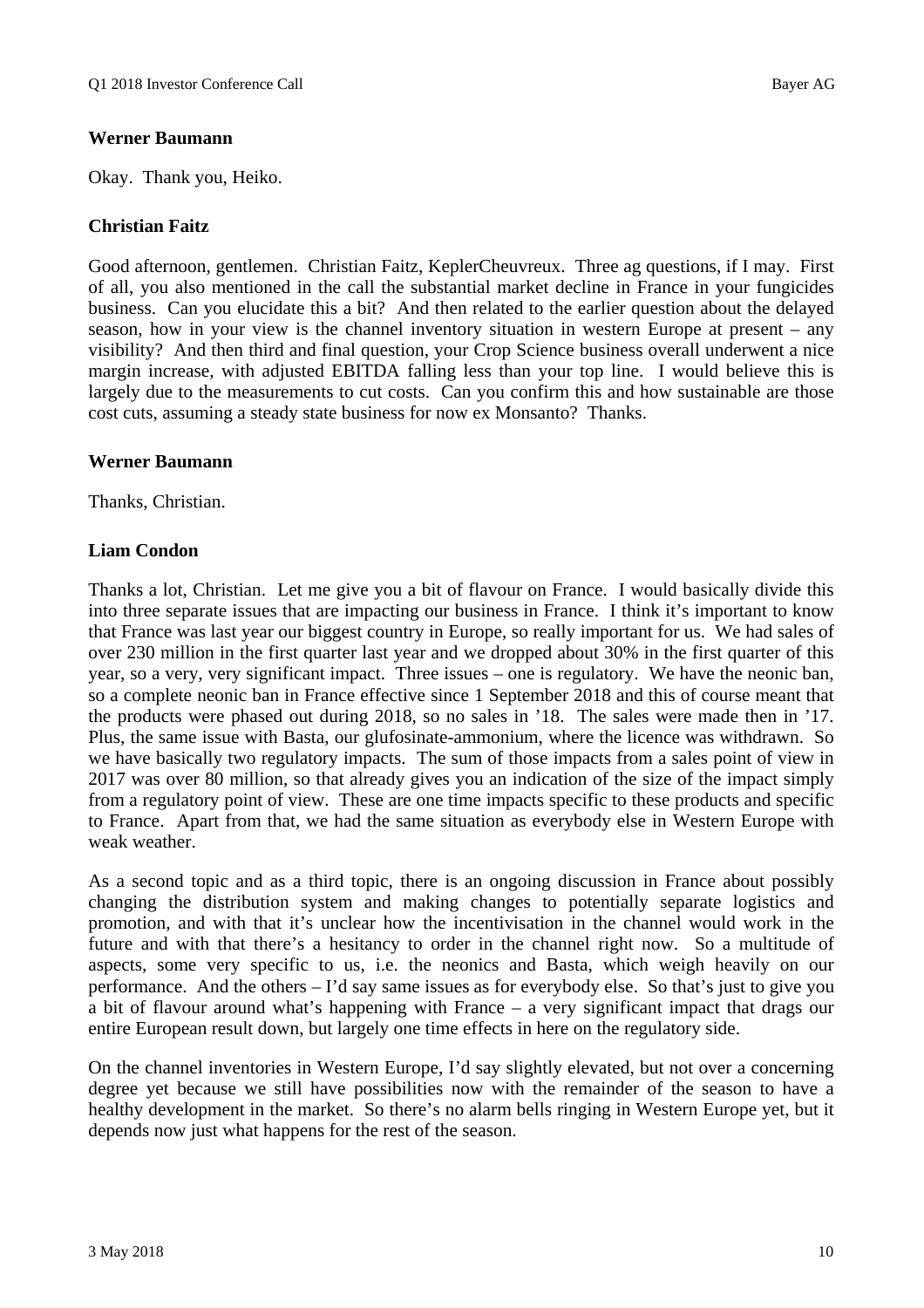And for the EBITDA, you're right to point out it's a very – relatively it's a strong margin and, of course, this is also due to the fact we simply have a very disciplined approach to cost management. I think this is just good hygiene in a company like ours that we pay a lot of attention to this and try to manage costs as best we can. Let's say how that will play out going forward we'll see, but of course the cost efficiency and the discipline around that is going to remain. Our bigger concern around EBITDA is the impact of currencies, because that's what weighs most on us going forward.

#### **Christian Faitz**

Many thanks, Liam.

#### **Werner Baumann**

Thank you, Liam

#### **Peter Verdult, Citi**

Thank you. Peter Verdult, Citi. Just two quick questions, firstly for Heiko. Thanks for the comments you made earlier on in the call. That was mainly addressing the external challenges the industry is facing in the US and some of the issues that are out of your control in China. I am wondering if you would be prepared to be a little more candid in the first eight weeks since you've taken over heading up the division what you found within the Bayer Consumer division – anything that's suboptimal or simply with your management oversight are there any easy wins you can effect during the remainder of 2018 that can improve growth and profitability?

And then second question to Dieter, on Larotrectinib have your revenue expectations or ramp changed now we've got CMS reimbursing next generation sequencing? It seems to us that that will allow the identification of patients harbouring these TRK fusion mutations to be more easily identified. So I just wanted to get a sense of change and optimism on the peak sales potential for Laro. Thank you.

#### **Werner Baumann**

So, let's start with Heiko. You were quite difficult to understand, Peter, so we will try to answer, but I'm not sure whether we fully got your questions?

#### **Peter Verdult**

Do you want me to repeat it?

#### **Werner Baumann**

Yeah, if you could. Maybe somewhat slower.

#### **Peter Verdult**

Okay. Not too slow. Heiko, thank you for your comments earlier on in the call. They were addressing the external challenges facing the industry. Would you be prepared to be a little more candid about what you found within Bayer's consumer division – things that are suboptimal or put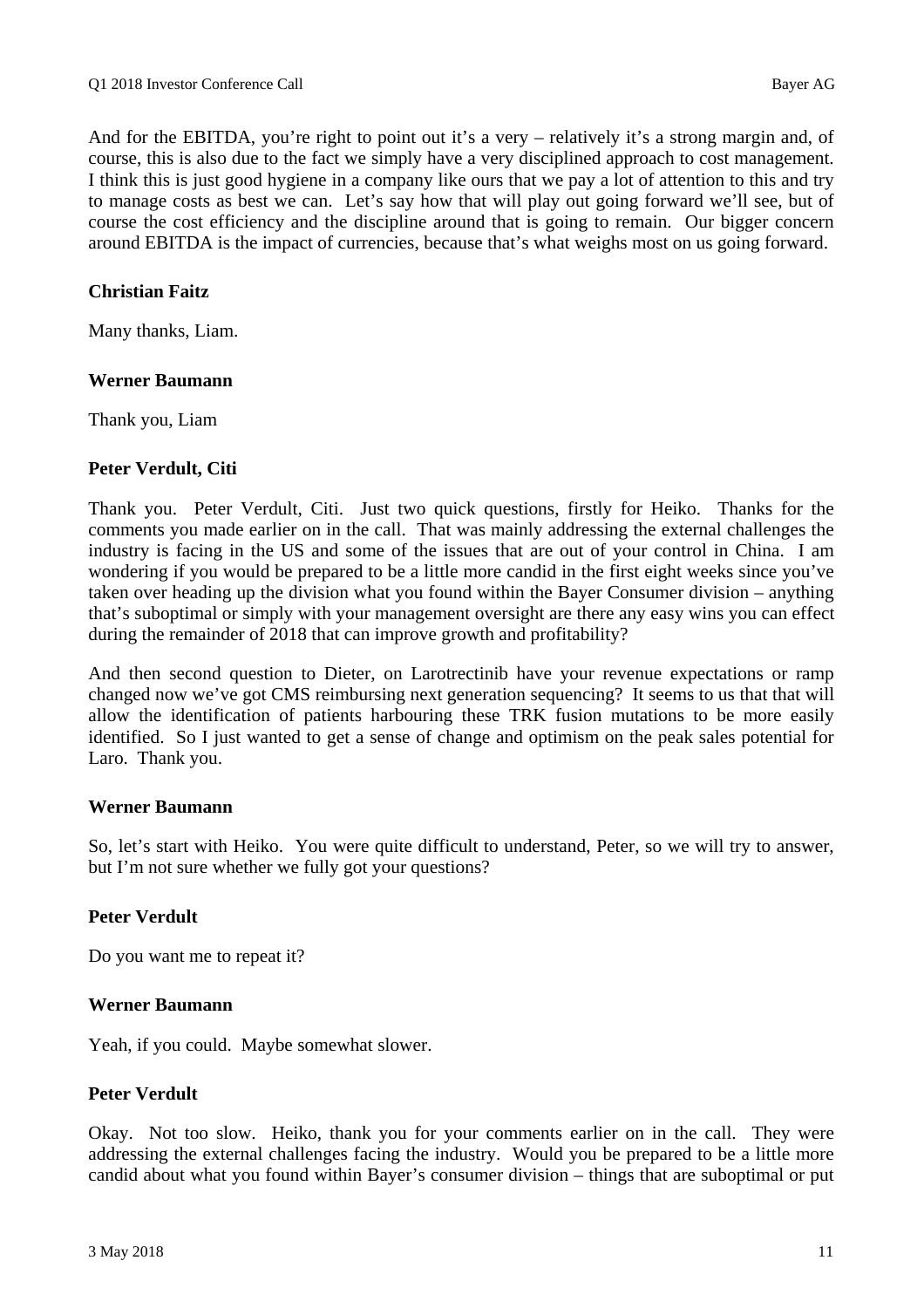more simply actions you can take – easy wins – to implement and improve the growth and profitability? That's question number one.

And then second for Dieter on Larotrectinib, CMS is now reimbursing next generation sequencing. That seems to us that it will make it easier and quicker to identify the patients with TRK fusion mutations. So I just wanted to get an update on your expectations for Larotrectinib when you get approval in the second half of the year.

#### **Werner Baumann**

Okay. Thanks, Peter. That was very helpful. Heiko –

#### **Heiko Schipper**

Yeah, thank you for your question. It's not a matter of being candid. It's just a matter of being eight weeks on the job. I've just been travelling around to basically our key markets so far and just not having had really the real depth yet to really go into detail on concrete steps, so you just have to bear with me a little bit longer before I can really give you more colour. I think what is important if we look at the quarter, it's kind of both on growth. If you take the China effect and also to some extent the supply effect it's kind of flattish. On the margins, if you look at the large sale of tail brands that obviously will continue, but not maybe to the extent that we had in quarter one last year. It's also kind of flattish.

I think it's important that we start really to put some of these elements behind us. I think in H1 some of them will still be there. H2 is going to give us really some opportunities, particularly in China, to really come back with better numbers. And that's kind of the first things that I see. Other things are more detailed, but I think just bear with me a bit longer and I'll give you more colour as we progress.

#### **Werner Baumann**

That's a promise.

#### **Peter Verdult**

Thank you.

#### **Werner Baumann**

Dieter –

#### **Dieter Weinand**

Alright. Larotrectinib – clearly, the reimbursement will help speed up the testing, although the testing was actually quite common in the US already in all major cancer centres. It may enable now more broadly – spread testing across facilities beyond the major cancer centres. As I said before, we expect there to be 0.5% to 1% of all patients across the 17-19 tumor types that we now looked at to have that TRK fusion mutation, but as we also saw with other cancers once testing started, like [inaudible] and so on, actually the epidemiology changed with the recognition that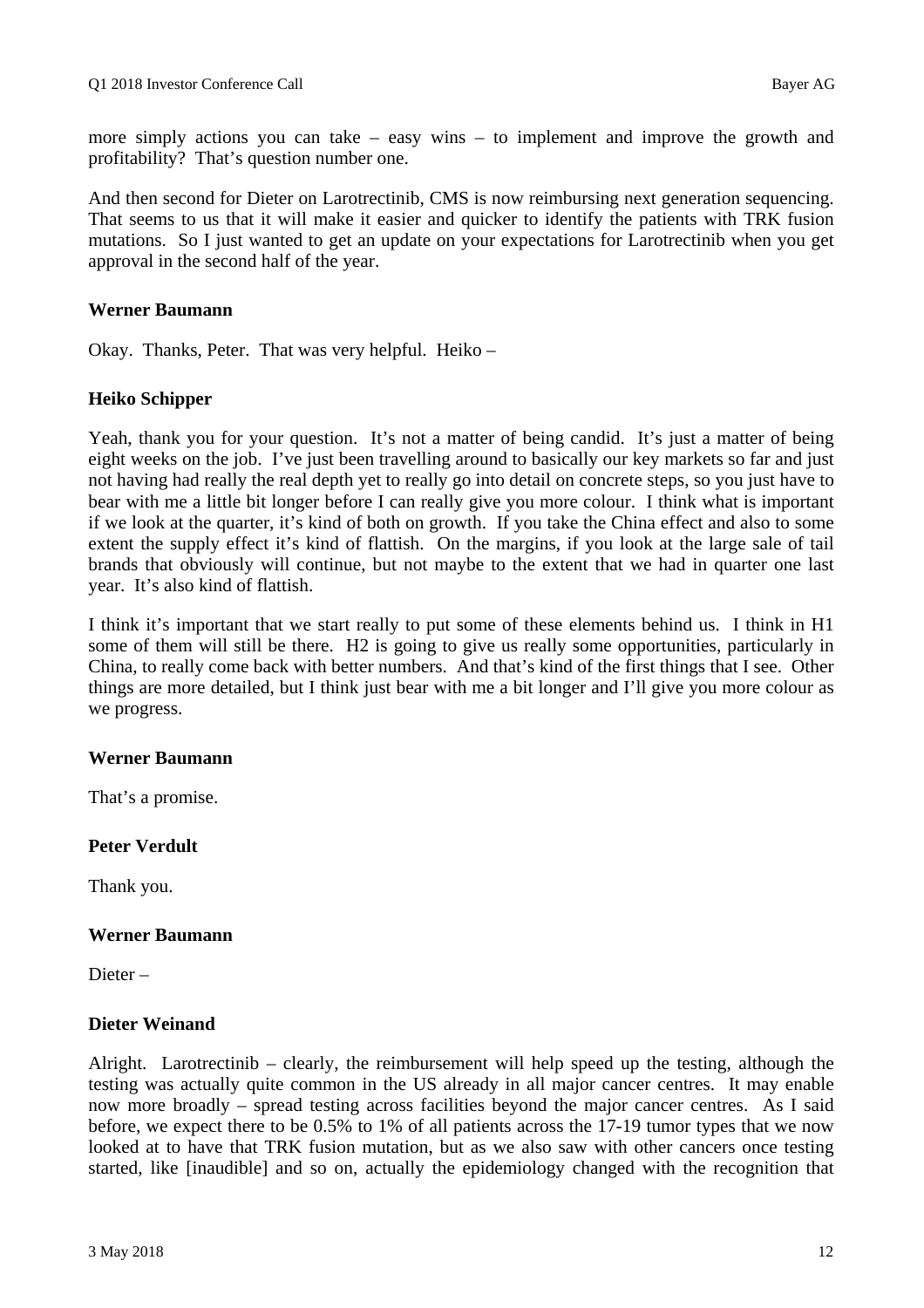there's actually more patients than previously anticipated once routine testing started. Taking that into account, it makes it very difficult for us to put our finger on a particular number, because I think the epidemiology is still evolving with increased testing. Then you have pricing and reimbursements considerations, so I would not put yet a dollar number or euros – sorry, euro number on the revenue potential at this point time. Suffice to say, we believe that there's significant potential and significant unmet medical need and with the efficacy we have seen I believe that this product will once testing positive – there's very little reason why not to use a product such as Larotrectinib.

## **Peter Verdult**

Thank you.

#### **Weiner Baumann**

Okay. Thank you, Dieter.

#### **Emmanuel Papadakis, Barclays**

Emmanuel Papadakis from Barclays. Thank you for taking the questions – a couple of quick ones. You were kind enough at your Q4 results to give us your best estimate for 2018 – core EPS – including Monsanto. You don't appear to have done that today. Should we assume that remains still the moderate core EPS decline that you envisaged at Q4 or has that changed? The second one was on the Leverkusen issue. You said there's no increase in the 300 million estimate in terms of impact, but most of that is still to come. Perhaps you could just explain to us why that is mostly still to come and hasn't been more front loaded, and if so why you have such confidence that it wouldn't necessarily potentially extend beyond that 300 million. And then perhaps if I could sneak in a third it would just be on – you could perhaps refresh our memories on the shape and pace of Pharma leverage you might anticipate beyond 2018, once you're beyond that manufacturing related pressure at the margin level. Thank you.

#### **Werner Baumann**

Okay. Thanks, Emmanuel. Maybe on the first one, Hanno, core EPS 2018 and Monsanto impact.

#### **Johannes Dietsch**

The guidance for core EPS 2018, including Monsanto, is unchanged. We see a margin core EPS illusion and that is because the additional profits coming in from Monsanto will not cover the financing cost in the second half of the year because of seasonal effects. For the full year – we're saying the first full year it is core EPS accretive, but not for the second half of 2018.

#### **Werner Baumann**

Okay. Thanks, Hanno. And just playing back, Emmanuel, to make sure that I understood your question, on the 300 million – what gives us the comfort that it is going to be the 300 million and what the phasing difference between quarter one and quarter two is about. Dieter –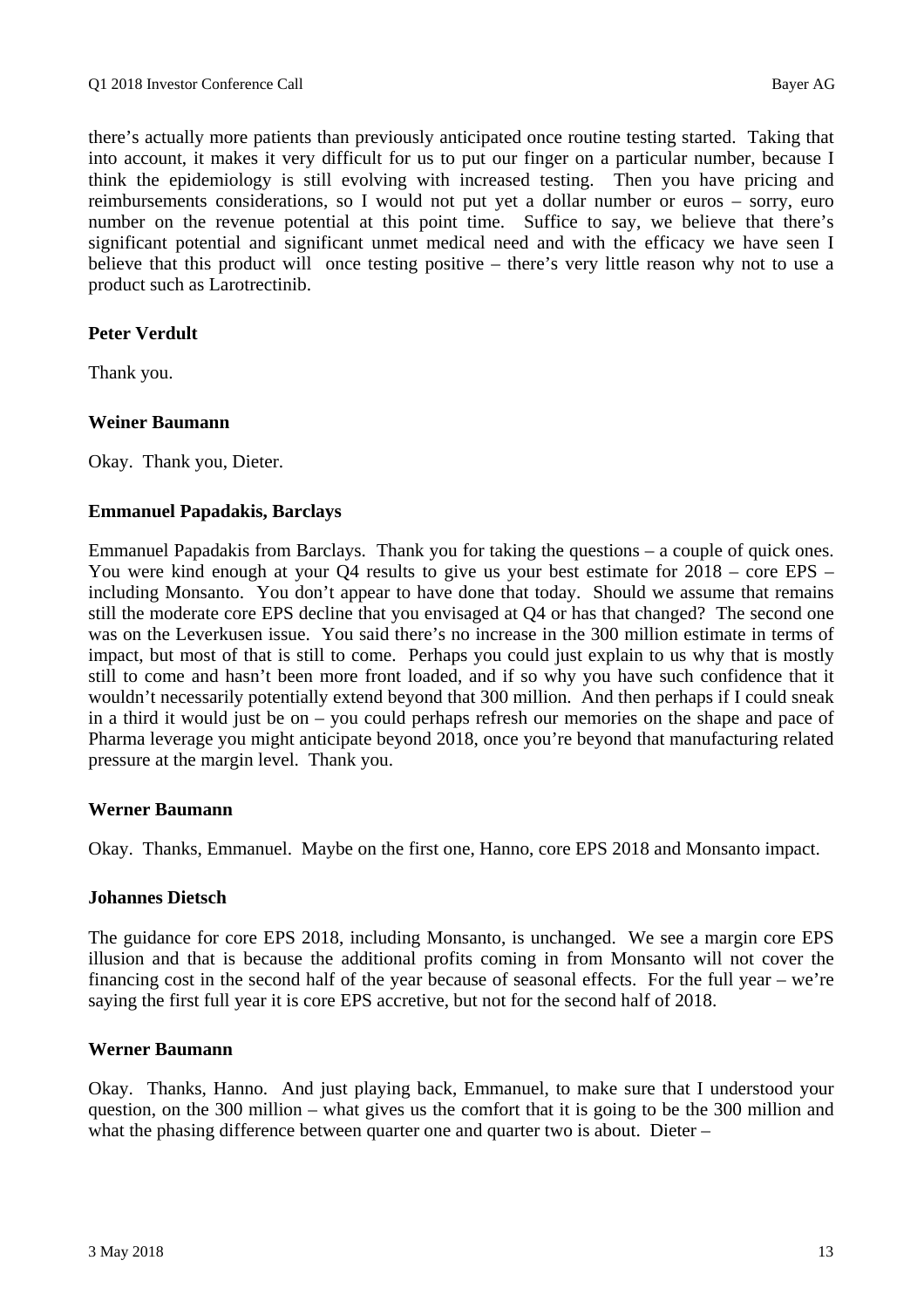## **Dieter Weinand**

So, we've made actually very good progress with the Leverkusen facility. We had a very constructive dialogue with the FDA recently. We have met all of our commitments in terms of what we wanted to address and deliver and the timing thereof and that progress continues. So we are right on schedule with our corrective action plan relative to the warning letter that we received. That gives us confidence that we will continue to execute on plan and since we have fairly accurate projections of production and so on we feel very comfortable with the 300 million that we have projected and don't foresee any issue.

Now, why is there still phasing in the product supply? We have certainly some safety stock for some products as we depleted those. We will see an increased impact due to the enhanced procedures we have to put in place to address some of the warning letter observations. They will primarily hit us probably during the second and third quarter. As we near the last quarter and hopefully have resolved most of the issues that we needed to address that will decline again, and hence the phasing. Your last question was –

#### **Werner Baumann**

The last question was about once we put these manufacturing issues behind us in 2018 what is your perspective on margin development in Pharma going forward?

#### **Dieter Weinand**

I always say we balance our margin with the investment opportunities that we have, looking for sustainable success. I would not predict any other marginal guidance than the aspirations that we have previously outlined and we continue to deliver against them.

#### **Werner Baumann**

Emmanuel, maybe also as a more general comment that relates to all of our businesses, we have communicated in one of the prior calls that we will give you a very comprehensive update on our businesses, also mid-term aspiration targets as part of the capital markets day that we are going to hold in the later part of the year. Then we will also address the question you have asked specifically on Pharma. Please understand that we don't want to do that on the fly, so it's going to be I think comprehensive and then also quite informative for you.

#### **Emmanuel Papadakis**

Many thanks.

#### **Marietta Miemietz, Primavenue**

It's Marietta Miemietz, Primavenue. I have one question on Xarelto please and the pricing dynamics ahead of the COMPASS indication. So in Europe and some other territories you're obviously going to give price concessions to get access. Given the opportunity the payers may ask for a big concession, because it's going to take quite a bit of time to build that franchise. So, would you actually accept a price cut that could lead to temporary sequential sales declines in Xarelto in 2019, maybe even late  $2018$  or – and is that actually included in your guidance – or do you think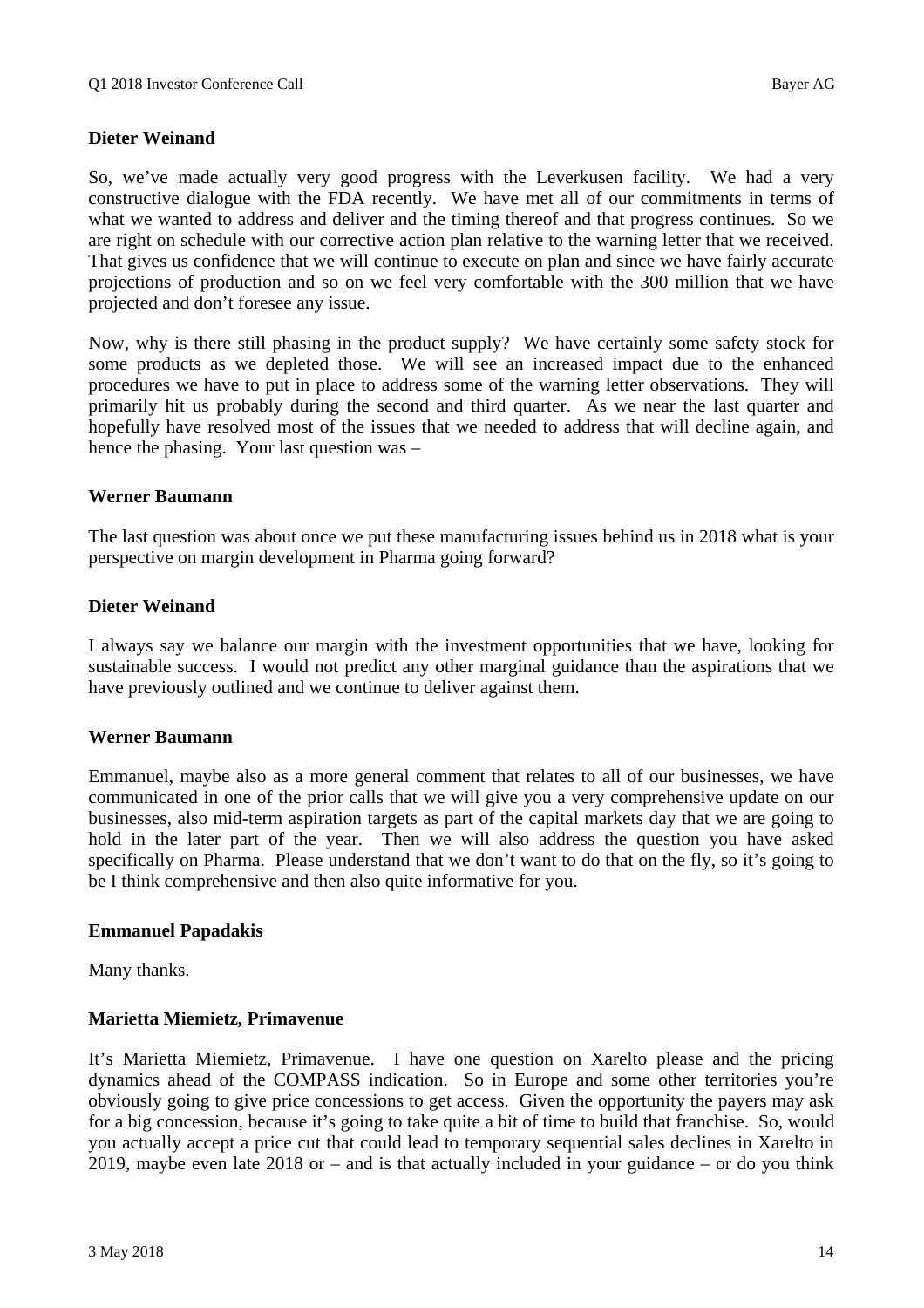that here you can negotiate some sort of a piecemeal reduction in price as basically the scale of the opportunity becomes clearer?

And then I have a second question on the financial income, which looks very high, even after stripping out the special items. So I was just trying to understand the reason and how we should think about the financial result now for the full year. Is maybe an improved outlook on the financial results the reason you can actually maintain your core EPS guidance flat in euro terms, despite the incremental foreign exchange hit in dilution relative to your original guidance, or is there something else happening below the line that is offsetting these incremental pressures?

My final question, just trying to push my luck here, can you actually give us a very rough feel maybe for the average margin in a normal year of the roughly  $\epsilon$ 2.2 billion in sales that you are looking to divest to BASF from your Crop Science business. That would be very, very helpful. Thank you very much.

#### **Werner Baumann**

Okay, Marietta. Thank you. So the first question goes to Dieter on Xarelto, followed by the financial income question for Hanno and then I'll address your margin question.

#### **Dieter Weinand**

So you asked me about Xarelto pricing, we have actually been very good at maintaining our pricing for Xarelto since launch with, I would say, relatively modest impact in the international markets. Most international markets are governed by very formulated pricing regulations, in Japan for example, where you get a every-two-year price difference that can be calculated based on discounts you get through wholesalers and so on. And we have, as you know, the 2.5 milligram tablet already registered and priced in 84 countries around the world, so the price has been established. Now, it may be that one of the other countries will look at volume expansion and come back to us and see what we need to do to renegotiate price in exchange for volume.

The overall impact on Xarelto – you asked me if I saw a dip in Xarelto temporary sales. You have to also consider that the much higher doses – the normal doses for SPAF and so on. We're making significant volume gains in China in order to get vol[?] 15% in Europe. So the growth of Xarelto would offset any minor price renegotiations for the 2.5 milligram I would anticipate, and so, therefore, we expect this to be a growth opportunity, not a negative impact opportunity due to repricing, because of the most of the markets are already in a price – with a priced dose and have a very regulated pricing system.

#### **Werner Baumann**

Thank you, Dieter.

#### **Johannes Dietsch**

You're right, the financial result has some significant swings. We had minus 300 million in Q1 last year and plus 130 million this year. This included 275 million from the accelerated book building, sale of Covestro shares in Q1. This 275 million is positive on reported financial income. However, it will be treated as a special item when we calculate our core EPS. Secondly, we had 80 million income from the at-equity result of Covestro, where we account now with 14.2% of Covestro at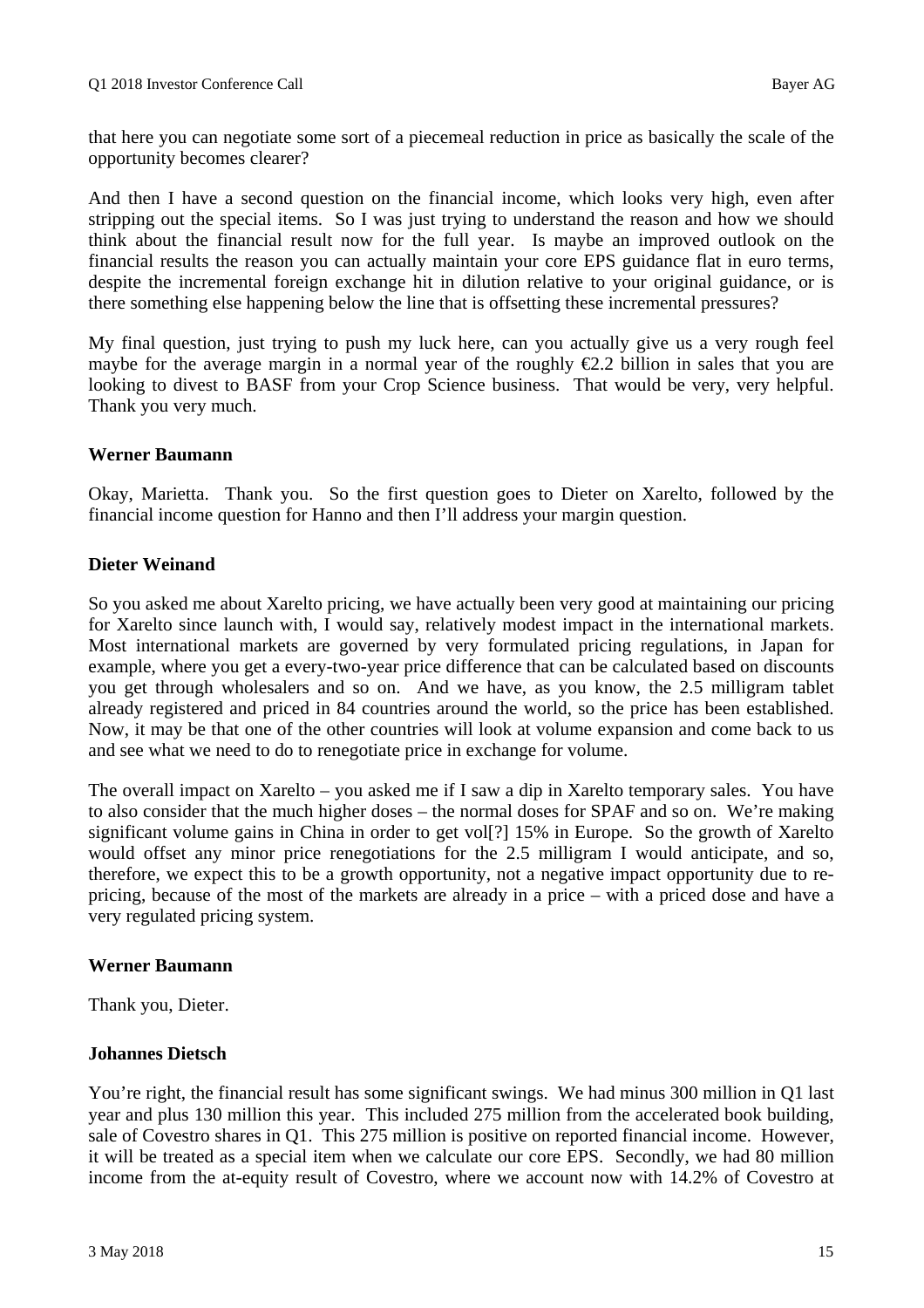equity. 80 million will disappear as a positive effect from the financial result once all the shares are being sold with Covestro. And we had also somehow a better interest result due to the lower net of the debt of 40 million and better hedging costs by 30 million. That explains a swing of 430 million and because of the Covestro sale income of 275 million we are able then also to adjust our guidance for reported financial result for the full year down from 1 billion to 0.7 billion. Does this answer your question?

## **Marietta Miemietz**

Yes, I think it does. Thank you very much.

#### **Johannes Dietsch**

Okay. Thank you.

#### **Werner Baumann**

Okay, Marietta. Then let me come to your last question on the divestiture package and the margin on that business. So, if you go to the BASF press release as an acquirer of our business they're talking about  $\epsilon$ 2.2 billion in top line for 2017 full year and 550 million EBITDA, including certain research programmes that they are going to take over. So that's the underlying margin of the business. If you flip to our side, what comes into play here as well is that we will actually be sitting on some of the infrastructure cost that was actually covered by the business before that we will have to deal with as part of integration going forward.

#### **Marietta Miemietz**

That's very clear. Thank you very much.

#### **Neil Tyler, Redburn**

Good afternoon. It's Neil Tyler at Redburn. A couple left please. Firstly on ag, the performance in Brazil specifically – you referred to that having recovered quite strongly. Can you help me understand whether you think that was driven more by farmer profits, more by crop rotation or by your own market share? That's the first one. And then secondly, two parts on cash flow really. Firstly, the working capital improvement that you've seen – principally is that a timing effect or is that largely a reflection of the events that you mentioned in the – the improvement you mentioned in the ag business? Secondly, from those proceeds – the 7.6 billion – can you give us any indication of what you expect the leakage to be on things like tax and fees? Thank you.

#### **Werner Baumann**

Okay. Thanks. Just on the first question, you are referring to the leakage on the divestiture – the tax leakage.

#### **Neil Tyler**

That's right.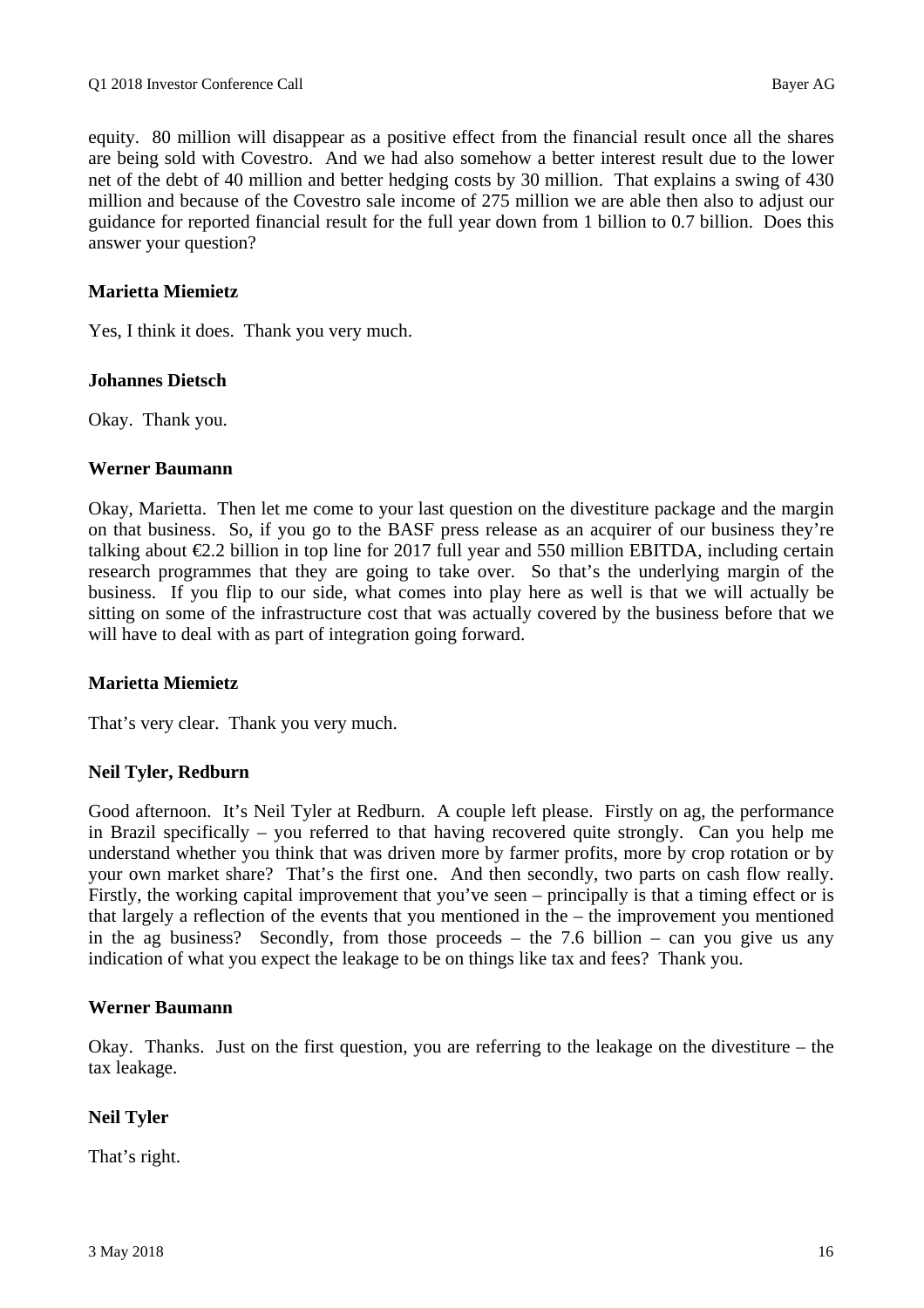#### **Werner Baumann**

Okay. Good. Very Good. So the first question goes to Liam and then number two and three are going to be covered by Hanno.

#### **Liam Condon**

Thanks a lot, Neil. So we had I'd say good growth in the first quarter now in Brazil – strong double digit growth and, of course, this is what we're booking here in market sales. We are looking very closely at how we perform in the market, because we've changed our incentivisation system because this was one of the issues we had in the past. At the farm gate our sell-out is also very, very strong. So we actually believe that this strong result, which is on the back of strong fungicide and insecticide sales, is on the back of stronger farmer profitability for sure, but also a gain in market share, so that is our current assumption.

And we're assuming also that there will be continued acreage increase for soy beans, which is of course by far the largest crop in Brazil, and probably also the China-US trade spat or lack of conclusions about how that's going to play out is resulting in increased demand for soy beans from China – to China. So this we believe is all playing into our favour and for us the most important was that we got back to a normal, healthy channel level at the end of the season, which we have confirmed through an external audit. We feel we are in very good shape now in Brazil and overall going forward are looking forward to further growth for the remainder of the year.

On the working capital side, this is basically primarily a result of lower accounts receivable and lower inventories, also heavily impacted by the situation in Brazil last year. So for the tax relevant question I think Hanno can better answer that one.

#### **Johannes Dietsch**

Yeah. Thank you. Okay. Regarding the working capital improvement in Q1, first of all, Q1 is a quarter where we increase our working capital and where the free cash flow is actually relatively low compared to the other quarters. In Q1 we had two special effects. Number one was one time milestone payments on payment on Adempas from [inaudible] in the amount of \$350 million. That is not P&L relevant, but it appears in the cash flow statement.

#### **Neil Tyler**

Sorry, is that  $250 - 2 - 5 - 0$ ?

#### **Johannes Dietsch**

 $3 - 5 - 0$ .

#### **Neil Tyler**

 $3 - 5 - 0$ .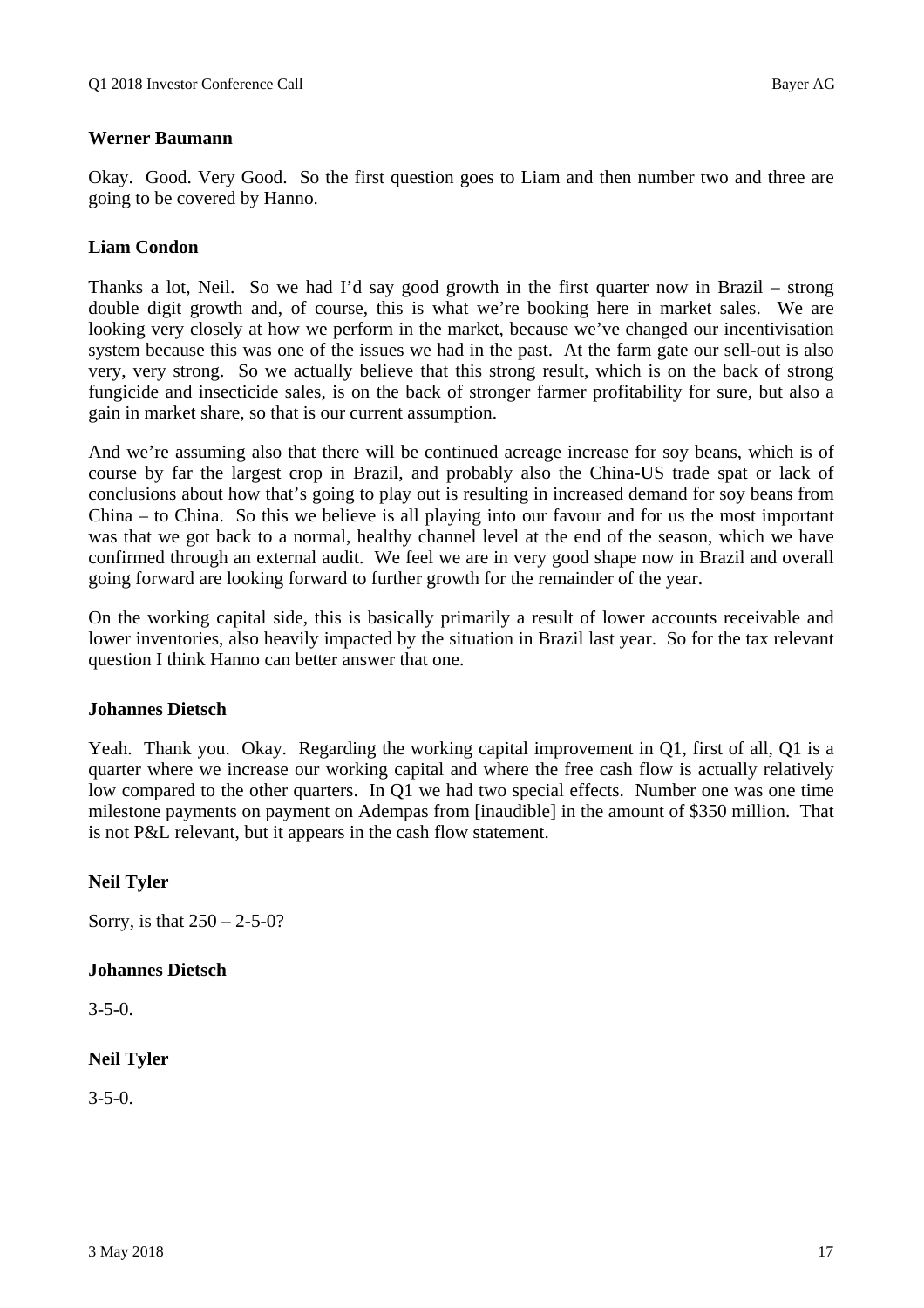### **Johannes Dietsch**

Million dollars. 294 million from Merck. 294 million Adempas margin payments in euros and 350 in dollars. And we had an outflow for Loxo – also a one time payment in the magnitude of 180 million, which is in the opposite direction. Without those effects, we are pretty much on track for the level of the previous year.

## **Neil Tyler**

Excellent. Thank you.

#### **Johannes Dietsch**

Thank you. And finally on the tax leakage around the divestiture, 7.6 billion should be assessed. We expect approximately a tax leakage of  $\epsilon$ 1.2 billion.

#### **Neil Tyler**

That's very helpful. Thank you.

#### **Luisa Hector, Exane**

Thank you. It's Luisa Hector at Exane. Two questions, please. On Pharma, can you confirm that the manufacturing issues will not impinge on the FDA decision for Xarelto and COMPASS – the filing there? And then secondly, just going back to Crop and the situation in France, I just wanted to confirm that those items, bar the weather – but the other two items – were baked into your guidance at the start of the year or have they perhaps proven to be a little bit worse than expected? Thank you.

#### **Werner Baumann**

Okay, Luisa. So Dieter on Xarelto –

#### **Dieter Weinand**

Yeah, I can confirm that there is no impact of the Leverkusen warning letter on the registration procedure in the US.

#### **Werner Baumann**

Okay. Thank you. That was short and crisp.

#### **Liam Condon**

The neonics and Basta were baked into our original forecast and the weather and the change in distribution system was not.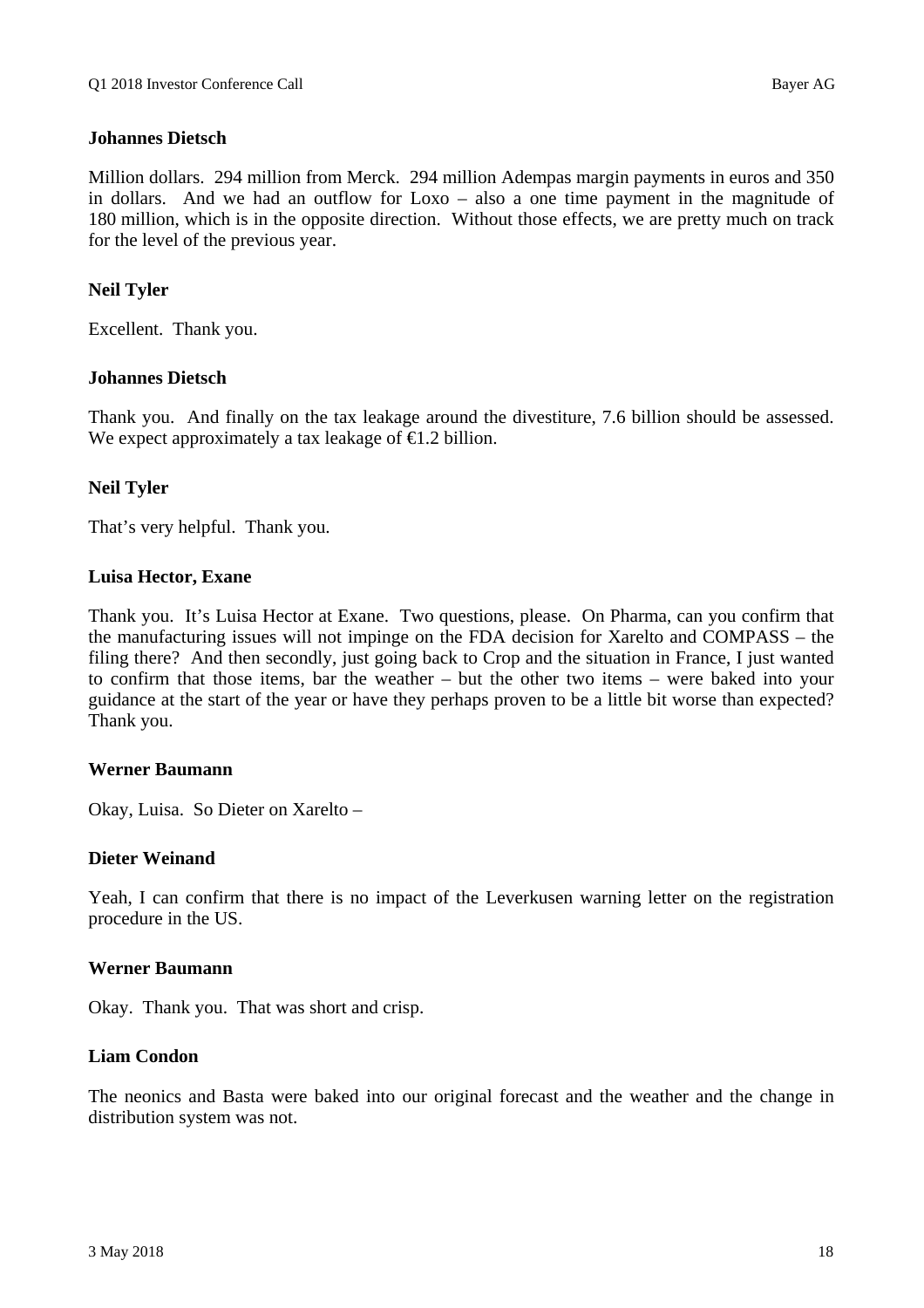## **Luisa Hector**

Thank you.

## **Werner Baumann**

Alright. But everything we know now is included in our, let's say, unchanged full year guidance.

## **Closing Remarks**

## **Oliver Maier**

If there are no last questions anymore I think we would like to thank everybody for participating in the call. I'm looking forward to talk to you soon. Thank you so much. Appreciate it. Bye, bye.

> **This Verbatim Document was produced by Ubiqus UK +44 (0) 20 7269 0370 http://www.ubiqus.co.uk / infouk@ubiqus.com**